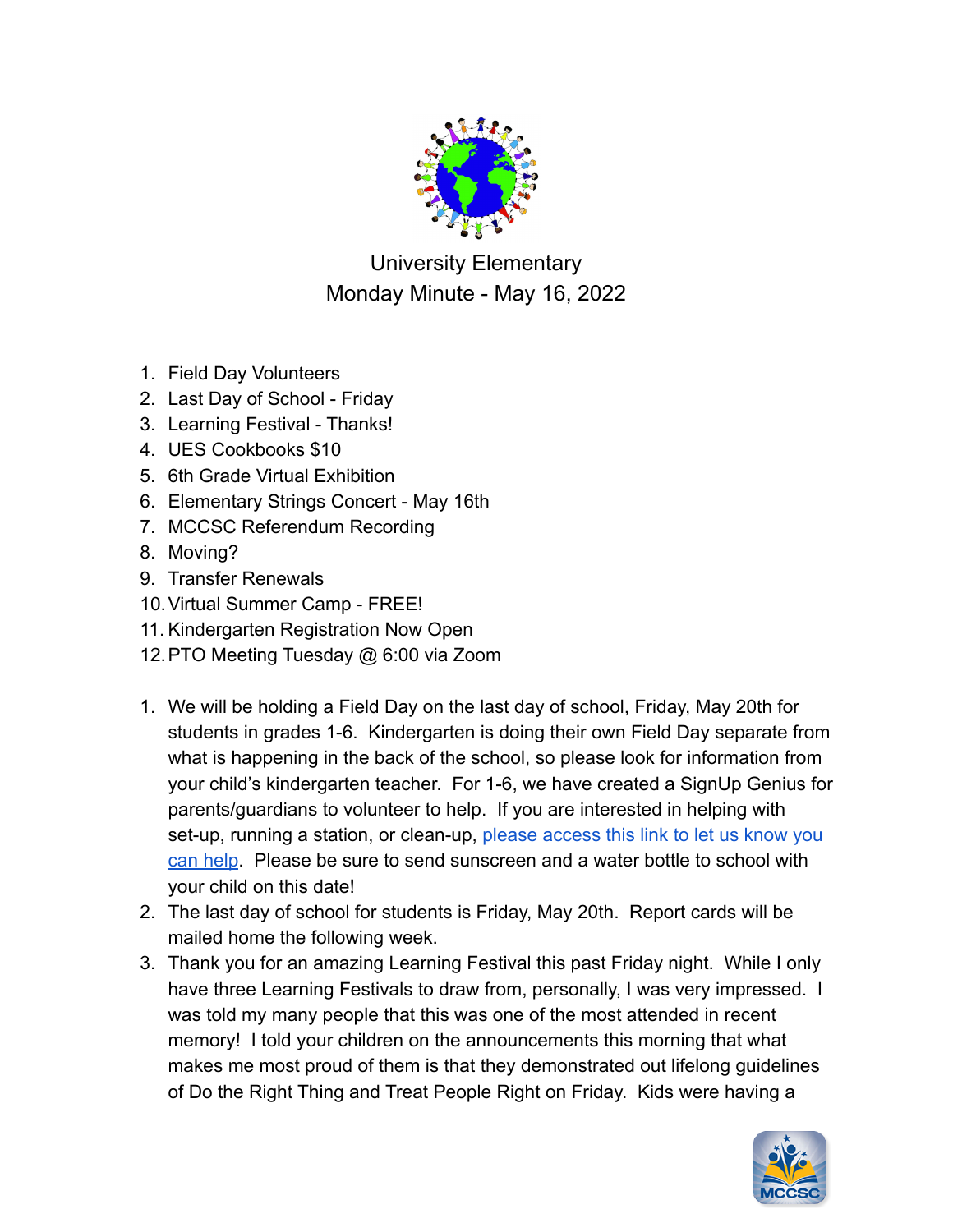great time and they were respectful of each other. It was great to see our community come back together for a social event like this. Thank you for making it such a special experience.

- 4. If you did not get to purchase a copy of the UES Cookbook during the Learning Festival, don't worry! You can purchase a copy in the main office for \$10. If you can't come in, that's fine - just send \$10 in with your child. These cookbooks are awesome and well worth the purchase.
- 5. 6th graders held their Virtual Exhibition this morning. Needless to say, they did an amazing job presenting their research from this year. If you would like to check out some of their projects tied to the UN Sustainability Goals, click on the link below.

[https://docs.google.com/document/d/1C8egjvDylfuTV2F8xR4uEuVEYEUn7klKoq3YlDvo5](https://docs.google.com/document/d/1C8egjvDylfuTV2F8xR4uEuVEYEUn7klKoq3YlDvo5WI/edit?usp=sharing) [WI/edit?usp=sharing](https://docs.google.com/document/d/1C8egjvDylfuTV2F8xR4uEuVEYEUn7klKoq3YlDvo5WI/edit?usp=sharing)

- 6. There will be an elementary strings concert tonight at Bloomington High School North beginning at 7:00 in the auditorium. It should be a great evening of arts and entertainment!
- 7. Please visit

[https://www.mccsc.edu/site/handlers/filedownload.ashx?moduleinstanceid=8429](https://www.mccsc.edu/site/handlers/filedownload.ashx?moduleinstanceid=8429&dataid=15963&FileName=Community%20Meetings%20Letter%204.25.22.pdf) [&dataid=15963&FileName=Community%20Meetings%20Letter%204.25.22.pdf](https://www.mccsc.edu/site/handlers/filedownload.ashx?moduleinstanceid=8429&dataid=15963&FileName=Community%20Meetings%20Letter%204.25.22.pdf) for information about the recent MCCSC referendum community events. You will find a recording of the presentation on this link. It is very important that we are all informed on this topic as it plays a major role in supporting our schools.

- 8. If you are moving out of the district, town, state, or country, please email your child's teacher as well as Ms. Stilwell at [astilwel@mccsc.edu](mailto:astilwel@mccsc.edu) to let us know. This helps as we plan for class assignments for the next school year.
- 9. If you are on a transfer to University School this year, it is MCCSC policy that you submit a new transfer request for the 2022-2023 school year. Please note that your child must meet all the criteria outlined in the transfer request to remain a student at University School. [Inner School Transfer](https://www.mccsc.edu/cms/lib/IN01906545/Centricity/Domain/1243/Student%20TRANSFER.pdf) Request [Out of District](https://www.mccsc.edu/cms/lib/IN01906545/Centricity/Domain/1243/Out%20of%20District%20Student%20TRANSFER.pdf) [Transfer Request](https://www.mccsc.edu/cms/lib/IN01906545/Centricity/Domain/1243/Out%20of%20District%20Student%20TRANSFER.pdf) Inner School Transfer Requests must start at your child's home school. Transfer requests are dependent on enrollment.
- 10.Virtual Summer Camp is an easy way for your child to stay sharp this summer from the comfort of your own home. This program is available to students currently in K through 8th grades. Your child can log on at any point throughout the week to complete these assignments or work on their personalized learning path in reading and/or math. For additional information, please visit [https://docs.google.com/document/d/1tPWZIpN\\_8TeNX8nMF\\_eWw0-DaS8aSje2aGxL4i](https://docs.google.com/document/d/1tPWZIpN_8TeNX8nMF_eWw0-DaS8aSje2aGxL4iQkQ_s/edit) [QkQ\\_s/edit](https://docs.google.com/document/d/1tPWZIpN_8TeNX8nMF_eWw0-DaS8aSje2aGxL4iQkQ_s/edit) for additional information.
- 11. Kindergarten Registration is open to all students that will be five (5) years old by August 1, 2022. You will need a copy of your child's birth certificate, proof of